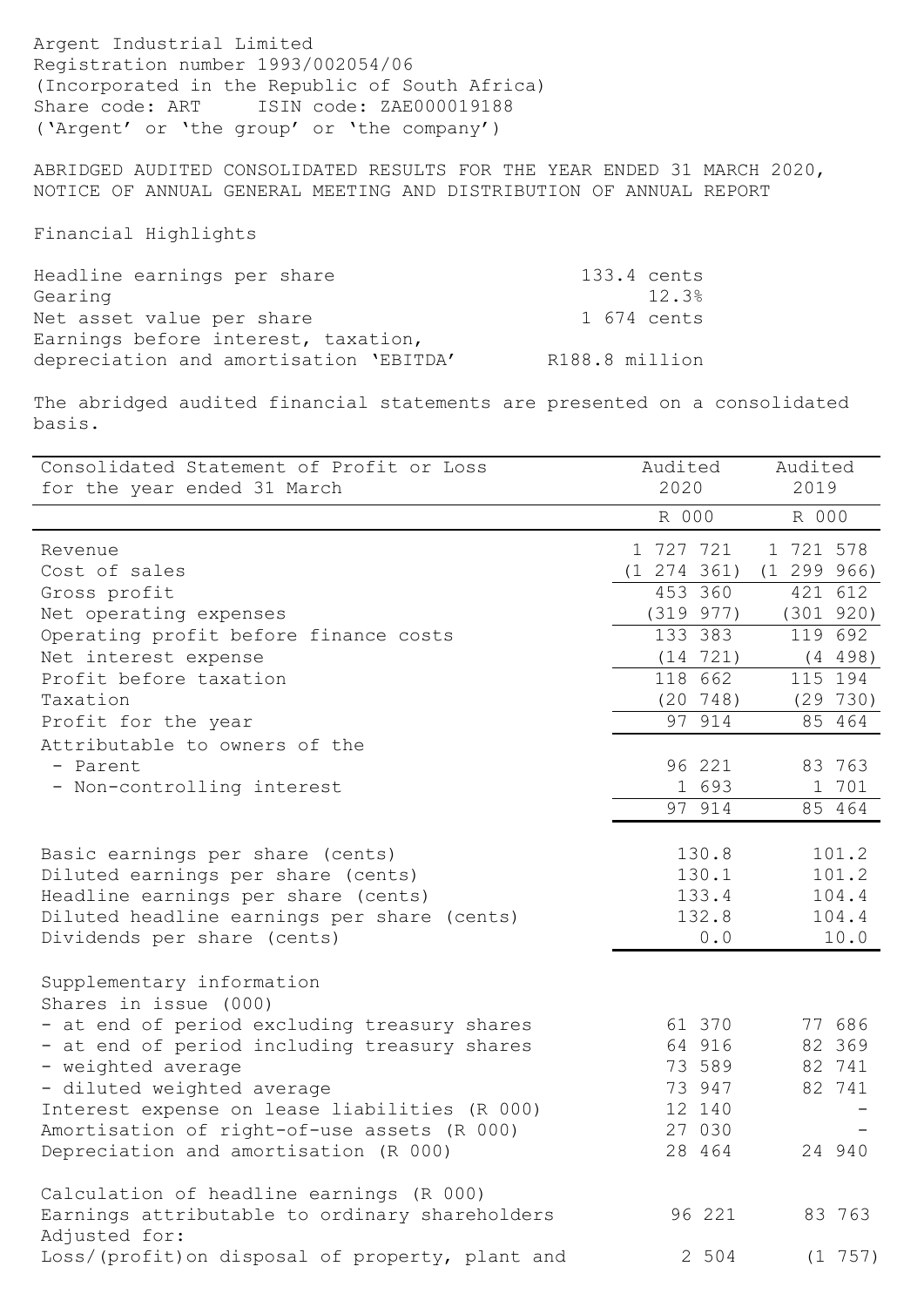| equipment<br>Impairment of property, plant and equipment<br>Total tax effects of adjustments                   | 177<br>(701)        | 3 8 8 9<br>492      |
|----------------------------------------------------------------------------------------------------------------|---------------------|---------------------|
| Headline earnings attributable to ordinary<br>shareholders                                                     | 98 201              | 86 387              |
| Consolidated Statement of other Comprehensive<br>Income or Loss for the year ended 31 March                    | Audited<br>2020     | Audited<br>2019     |
|                                                                                                                | R 000               | R 000               |
| Profit for the period                                                                                          | 97 914              | 85 464              |
| Other comprehensive income for the period<br>Items that may be reclassified subsequently to<br>profit and loss |                     |                     |
| Exchange differences on translating foreign<br>operations                                                      | 19 454              | 9 4 9 3             |
| Total other comprehensive income for the year<br>Attributable to owners of the                                 | 117 368             | 94 957              |
| - Parent                                                                                                       | 115 675             | 93 256              |
| - Non-controlling interest                                                                                     | 1 693               | 1 701               |
|                                                                                                                | 117, 368            | 94 957              |
| Consolidated Statement of Financial Position<br>as at 31 March                                                 | Audited<br>2020     | Audited<br>2019     |
|                                                                                                                | R 000               | R 000               |
| ASSETS                                                                                                         |                     |                     |
| Property, plant and equipment                                                                                  | 466 120             | 450 736             |
| Intangible assets                                                                                              | 4 3 1 4             | 3 7 9 8             |
| Goodwill                                                                                                       | 150 144             | 150 144             |
| Right-of-use assets<br>Long-term receivables                                                                   | 100 945<br>15 928   | 17 785              |
| Deferred taxation                                                                                              | 2 537               | 4 683               |
| Non-current assets                                                                                             | 739 988             | 627 146             |
|                                                                                                                |                     |                     |
| Inventories                                                                                                    | 366 565             | 381 473             |
| Trade and other receivables                                                                                    | 309 129             | 314 814             |
| Current portion of long-term receivables<br>Bank balance and cash                                              | 3 3 0 4<br>158 570  | 6 128<br>73 679     |
| Current assets                                                                                                 | 837 568             | 776 094             |
| Non-current assets held for sale                                                                               |                     | 10 500              |
| TOTAL ASSETS                                                                                                   | 1 577 556           | 1 413 740           |
| EQUITY AND LIABILITIES<br>Capital and reserves                                                                 |                     |                     |
| Stated capital and treasury shares                                                                             | 297 830             | 392 809             |
| Reserves                                                                                                       | 27 641              | 7 666               |
| Retained earnings                                                                                              | 701 834             | 613 664             |
| Attributable to owners of the parent                                                                           | 1 027 305           | 1 014 139           |
| Non-controlling interest<br>Total shareholders' funds                                                          | 20 176<br>1 047 481 | 18 483<br>1 032 622 |
|                                                                                                                |                     |                     |
| Interest-bearing borrowings                                                                                    | 115 782             | 4 708               |
| Long-term loans                                                                                                | 15                  | 2 621               |
| Lease liabilities<br>Other liabilities                                                                         | 94 661<br>35 383    | 29 832              |
|                                                                                                                |                     |                     |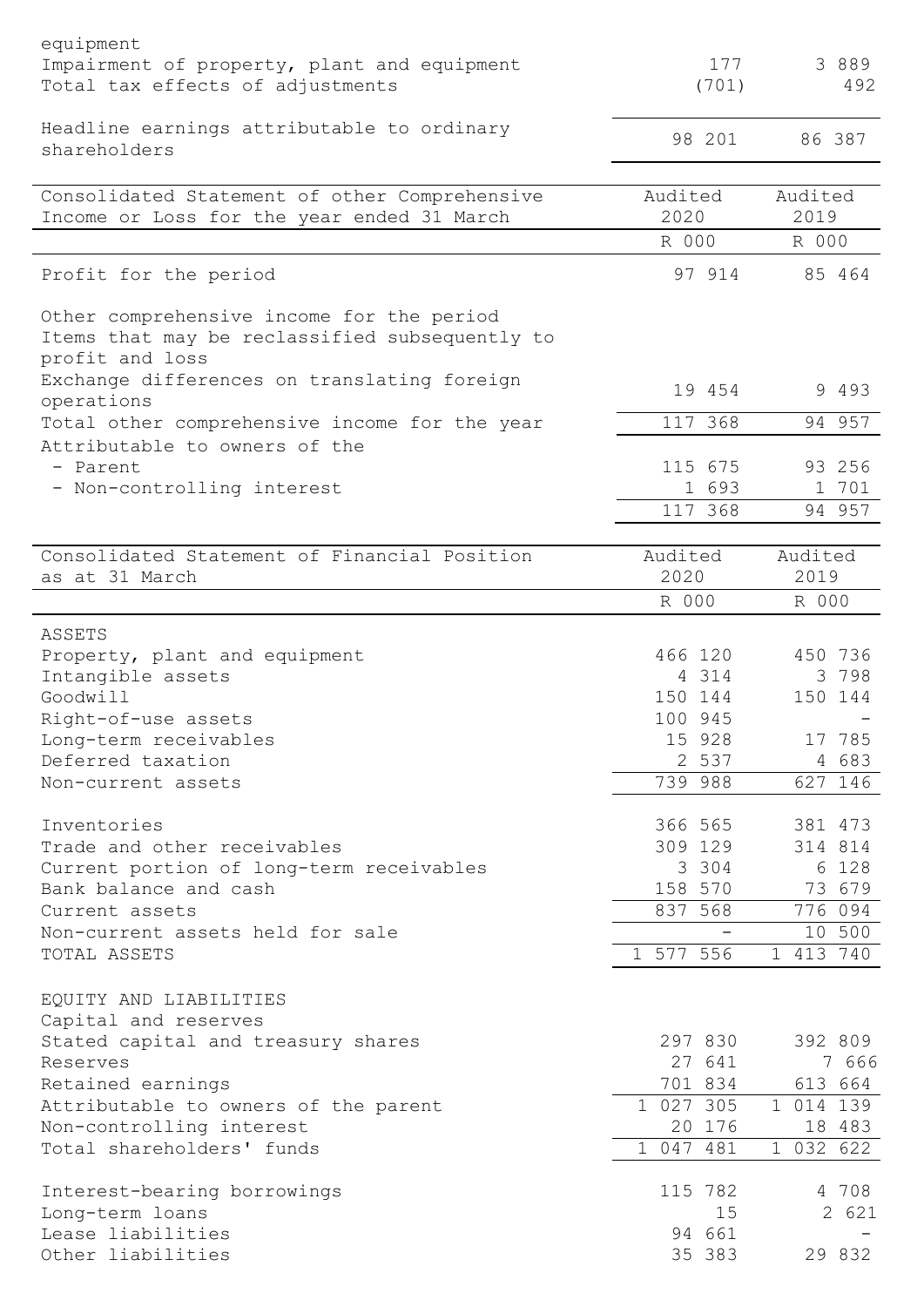| Deferred tax<br>Non-current liabilities                                                                                                                                                                                             |                   | 46 840<br>292 681                          | 51 883<br>89 044                          |
|-------------------------------------------------------------------------------------------------------------------------------------------------------------------------------------------------------------------------------------|-------------------|--------------------------------------------|-------------------------------------------|
| Trade and other payables<br>Taxation<br>Bank overdraft<br>Current portion of lease liabilities                                                                                                                                      |                   | 193 706<br>12 389<br>18 744                | 216 195<br>9 840<br>53 802                |
| Current portion of interest-bearing borrowings<br>Current liabilities                                                                                                                                                               |                   | 12 555<br>237 394                          | 12 237<br>292 074                         |
| TOTAL EQUITY AND LIABILITIES                                                                                                                                                                                                        |                   | 1 577 556                                  | 1 413 740                                 |
| Net asset value per share (cents)                                                                                                                                                                                                   |                   | 1 674.0                                    | 1 305.4                                   |
| Abridged Consolidated Statement of Cash Flows for<br>the year ended 31 March                                                                                                                                                        |                   | Audited<br>2020<br>R 000                   | Audited<br>2019<br>R 000                  |
|                                                                                                                                                                                                                                     |                   |                                            |                                           |
| CASH FLOWS FROM OPERATING ACTIVITIES<br>Cash generated from operations<br>Finance income<br>Finance costs                                                                                                                           |                   | 173 071<br>1 857<br>$(16\ 578)$            | 164 387<br>1 578<br>(6 076)               |
| Dividends paid<br>Normal taxation paid<br>Net cash inflow from operating activities                                                                                                                                                 |                   | (19 396)<br>138 954                        | (8 471)<br>(13 338)<br>138 080            |
| CASH FLOWS FROM INVESTING ACTIVITIES<br>Purchase of property, plant and equipment<br>Additions to intangible assets<br>Proceeds on disposal of property, plant and<br>equipment<br>Acquisition of subsidiaries net of cash acquired |                   | (41 048)<br>(8)<br>19 918                  | (43 744)<br>(768)<br>38 062<br>(77 423)   |
| Long-term receivables advanced<br>Net cash outflow from investing activities                                                                                                                                                        |                   | 4 681<br>(16 457)                          | 5 666<br>(78 207)                         |
| CASH FLOWS FROM FINANCING ACTIVITIES<br>Share buy-back<br>Repayment of leasing liabilities<br>Proceeds from long-term loans<br>Repayment of long-term loans<br>Proceeds from interest-bearing borrowings                            |                   | (94 979)<br>(12 877)<br>(2 606)<br>129 713 | (28980)<br>962<br>4 8 7 8                 |
| Repayment of interest-bearing borrowings<br>Net cash inflow/(outflow) from financing activities                                                                                                                                     |                   | (16 461)<br>2 790                          | (33 758)<br>(56 898)                      |
| Net increase in cash and cash equivalents<br>Cash and cash equivalents at beginning of year<br>Exchange differences on cash and cash equivalents<br>Cash and cash equivalents at end of year                                        |                   | 125 287<br>19 877<br>13 406<br>158 570     | 2 975<br>6 855<br>10 047<br>19 877        |
| Consolidated Statement of Changes in<br>Equity for the year ended<br>31 March 2020                                                                                                                                                  | Stated<br>capital | Treasury<br>shares                         | Employee<br>share<br>incentive<br>reserve |
|                                                                                                                                                                                                                                     | R 000             | R 000                                      | R 000                                     |

| Balance at 31 March 2018 | 514 835 | (93 046)                 | 440 |
|--------------------------|---------|--------------------------|-----|
| Share-based payments     |         | $\overline{\phantom{0}}$ |     |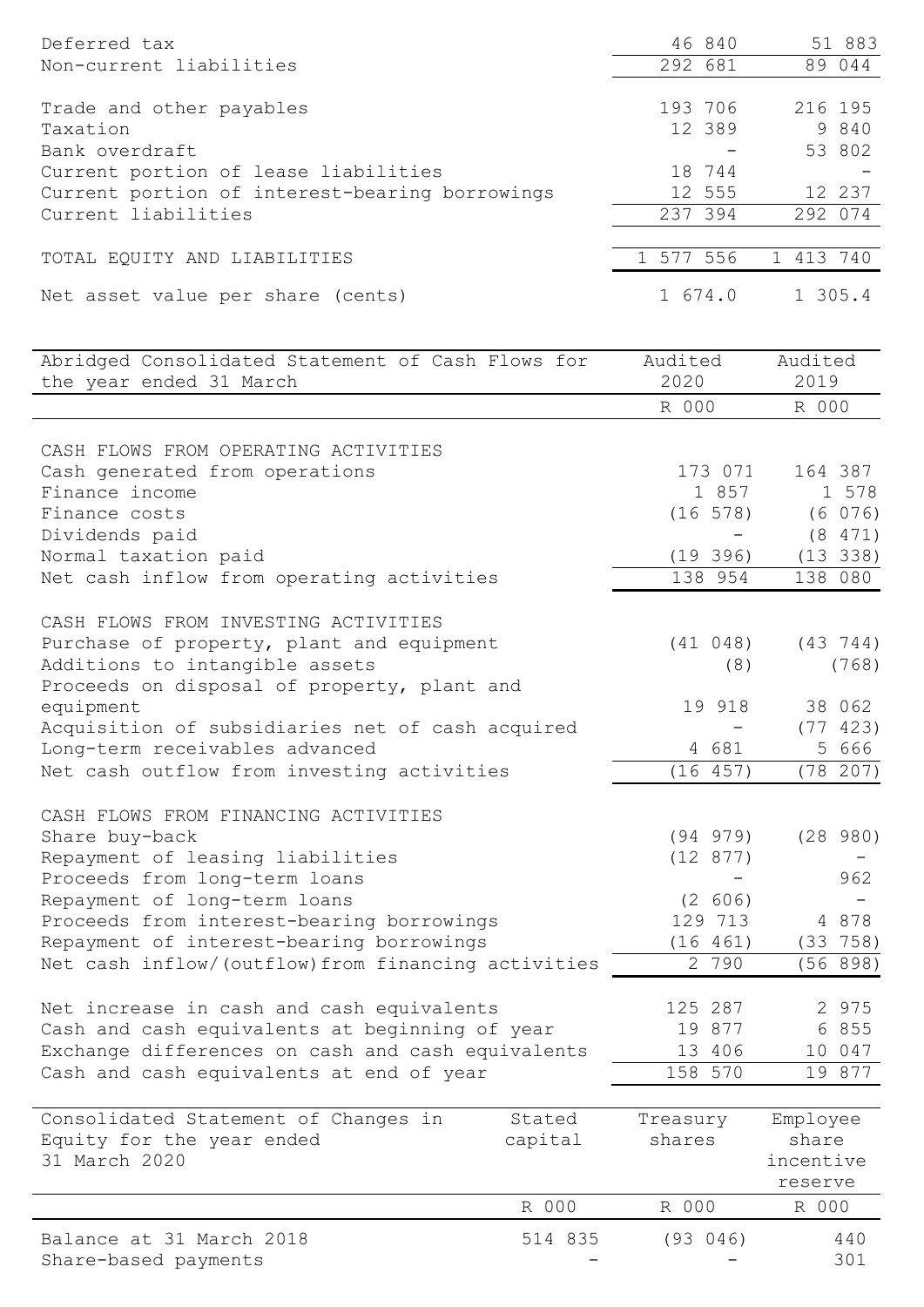| earnings<br>(289)<br>Total comprehensive income<br>Dividends - current interim and prior<br>final<br>Less dividend on treasury shares<br>485 855<br>452<br>Balance at 31 March 2019<br>(93 046)<br>Adjustment from the adoption of<br>IFRS 16<br>485 855<br>(93 046)<br>452<br>Adjusted balances at 1 April 2019<br>521 | Transfer of reserve to retained                                   | (289980) |      |       |
|-------------------------------------------------------------------------------------------------------------------------------------------------------------------------------------------------------------------------------------------------------------------------------------------------------------------------|-------------------------------------------------------------------|----------|------|-------|
|                                                                                                                                                                                                                                                                                                                         |                                                                   |          |      |       |
|                                                                                                                                                                                                                                                                                                                         |                                                                   |          |      |       |
|                                                                                                                                                                                                                                                                                                                         |                                                                   |          |      |       |
|                                                                                                                                                                                                                                                                                                                         |                                                                   |          |      |       |
|                                                                                                                                                                                                                                                                                                                         |                                                                   |          |      |       |
|                                                                                                                                                                                                                                                                                                                         |                                                                   |          |      |       |
|                                                                                                                                                                                                                                                                                                                         |                                                                   |          |      |       |
|                                                                                                                                                                                                                                                                                                                         |                                                                   |          |      |       |
|                                                                                                                                                                                                                                                                                                                         |                                                                   |          |      |       |
|                                                                                                                                                                                                                                                                                                                         |                                                                   |          |      |       |
|                                                                                                                                                                                                                                                                                                                         | Share-based payments                                              |          |      |       |
| (99 834)<br>Share buy-back<br>4 855                                                                                                                                                                                                                                                                                     |                                                                   |          |      |       |
| Total comprehensive income                                                                                                                                                                                                                                                                                              |                                                                   |          |      |       |
| 973<br>Balance at 31 March 2020<br>386 021<br>(88 191)                                                                                                                                                                                                                                                                  |                                                                   |          |      |       |
|                                                                                                                                                                                                                                                                                                                         |                                                                   |          |      |       |
| Revaluation<br>Consolidated Statement of Changes in<br>Retained<br>Foreign                                                                                                                                                                                                                                              |                                                                   |          |      |       |
| Equity for the year ended<br>earnings<br>currency<br>reserve                                                                                                                                                                                                                                                            |                                                                   |          |      |       |
| 31 March 2020 (continued)<br>translation                                                                                                                                                                                                                                                                                |                                                                   |          |      |       |
| reserve                                                                                                                                                                                                                                                                                                                 |                                                                   |          |      |       |
|                                                                                                                                                                                                                                                                                                                         |                                                                   |          |      |       |
| R 000<br>R 000<br>R 000                                                                                                                                                                                                                                                                                                 |                                                                   |          |      |       |
| Balance at 31 March 2018<br>8 0 6 8<br>$(10 \t347)$<br>538 083                                                                                                                                                                                                                                                          |                                                                   |          |      |       |
| Share-based payments                                                                                                                                                                                                                                                                                                    |                                                                   |          |      |       |
| Share buy-back                                                                                                                                                                                                                                                                                                          |                                                                   |          |      |       |
| Transfer of reserve to retained                                                                                                                                                                                                                                                                                         |                                                                   |          |      |       |
| 289<br>earnings                                                                                                                                                                                                                                                                                                         |                                                                   |          |      |       |
| 9 4 9 3<br>83 763<br>Total comprehensive income                                                                                                                                                                                                                                                                         |                                                                   |          |      |       |
| Dividends - current interim and prior                                                                                                                                                                                                                                                                                   |                                                                   |          |      |       |
| final<br>(8846)                                                                                                                                                                                                                                                                                                         |                                                                   |          |      |       |
| 375<br>Less dividend on treasury shares                                                                                                                                                                                                                                                                                 |                                                                   |          |      |       |
| 8 0 6 8<br>(854)<br>613 664<br>Balance at 31 March 2019                                                                                                                                                                                                                                                                 |                                                                   |          |      |       |
| Adjustment from the adoption of                                                                                                                                                                                                                                                                                         |                                                                   |          |      |       |
| IFRS 16<br>(8 051)                                                                                                                                                                                                                                                                                                      |                                                                   |          |      |       |
| 8 0 6 8<br>(854)<br>605 613<br>Adjusted balances at 1 April 2019                                                                                                                                                                                                                                                        |                                                                   |          |      |       |
|                                                                                                                                                                                                                                                                                                                         |                                                                   |          |      |       |
| Share-based payments                                                                                                                                                                                                                                                                                                    |                                                                   |          |      |       |
| Share buy-back                                                                                                                                                                                                                                                                                                          |                                                                   |          |      |       |
| Total comprehensive income<br>19 454<br>96 221                                                                                                                                                                                                                                                                          |                                                                   |          |      |       |
| Balance at 31 March 2020<br>8 0 6 8<br>18 600<br>701 834                                                                                                                                                                                                                                                                |                                                                   |          |      |       |
|                                                                                                                                                                                                                                                                                                                         |                                                                   |          |      |       |
|                                                                                                                                                                                                                                                                                                                         |                                                                   |          |      |       |
| attributable<br>shareholders'<br>controlling                                                                                                                                                                                                                                                                            |                                                                   |          |      |       |
| 31 March 2020 (continued)<br>interest<br>funds<br>to owners of                                                                                                                                                                                                                                                          | Consolidated Statement of Changes<br>in Equity for the year ended | Total    | Non- | Total |

| the parent                       |         |           |             |  |  |
|----------------------------------|---------|-----------|-------------|--|--|
|                                  | R 000   | R 000     | R 000       |  |  |
| Balance at 31 March 2018         | 958 033 | 16 782    | 974 815     |  |  |
| Share-based payments             | 301     |           | 301         |  |  |
| Share buy-back                   | (28980) |           | (28980)     |  |  |
| Transfer of reserve to retained  |         |           |             |  |  |
| earnings                         |         |           |             |  |  |
| Total comprehensive income       | 93 256  | 1 701     | 94 957      |  |  |
| Dividends - current interim and  |         |           |             |  |  |
| prior final                      | (8846)  |           | (8846)      |  |  |
| Less dividend on treasury shares | 375     |           | 375         |  |  |
| Balance at 31 March 2019         | 39<br>4 | 483<br>18 | 622<br>0.32 |  |  |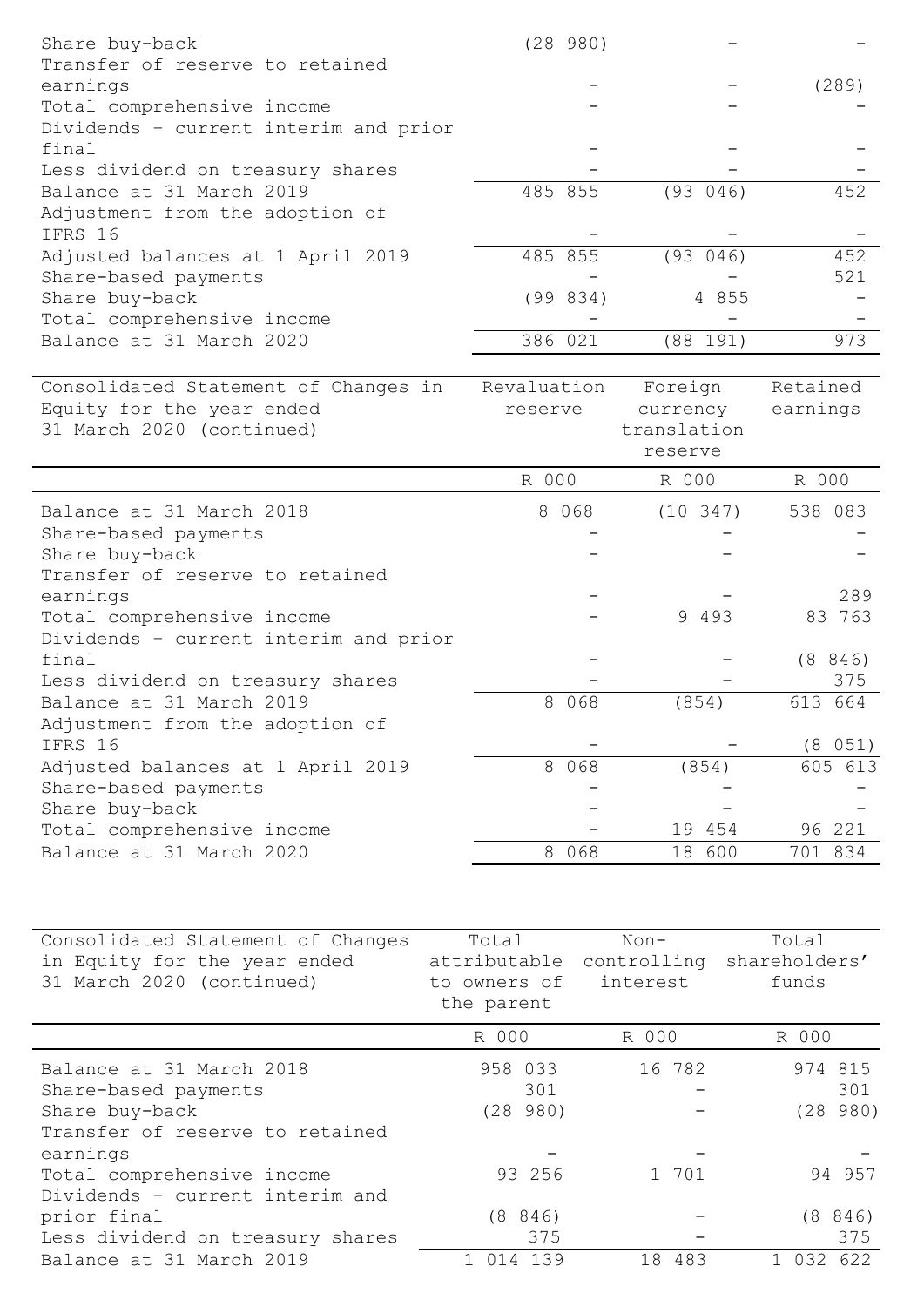| Adjustment from the adoption of   |           |                          |           |
|-----------------------------------|-----------|--------------------------|-----------|
| IFRS 16                           | (8 051)   | $\overline{\phantom{a}}$ | (8 051)   |
| Adjusted balances at 1 April 2019 | 1 006 088 | 18 483                   | 1 024 571 |
| Share-based payments              | 521       |                          | 521       |
| Share buy-back                    | (94979)   |                          | (94 979)  |
| Total comprehensive income        | 115 675   | 1 693                    | 117 368   |
| Balance at 31 March 2020          | 1 027 305 | 20 176                   | 1 047 481 |

The initial application of IFRS 16 has led to an adjustment of R8 million.

| Segmental review                                                                                                                                                                                                                                                                                                          | Manufacturing                                                         | Steel<br>trading                      |                                                      |                        | Properties Consolidated |                                                          |
|---------------------------------------------------------------------------------------------------------------------------------------------------------------------------------------------------------------------------------------------------------------------------------------------------------------------------|-----------------------------------------------------------------------|---------------------------------------|------------------------------------------------------|------------------------|-------------------------|----------------------------------------------------------|
|                                                                                                                                                                                                                                                                                                                           | R 000                                                                 | R 000                                 | R 000                                                |                        | R 000                   |                                                          |
| Business segments<br>for the year ended<br>31 March 2020<br>Revenue from external                                                                                                                                                                                                                                         |                                                                       |                                       |                                                      |                        |                         |                                                          |
| sales                                                                                                                                                                                                                                                                                                                     | 1 226 997                                                             | 499 970                               |                                                      | 754                    | 1 727 721               |                                                          |
| Inter-segment sales                                                                                                                                                                                                                                                                                                       | 63 639                                                                | 118 475                               |                                                      | 25 123                 |                         |                                                          |
| Total revenue                                                                                                                                                                                                                                                                                                             | 1 290 636                                                             | 618 445                               |                                                      | 25 877                 |                         |                                                          |
| Profit before taxation<br>Taxation<br>Profit for the year                                                                                                                                                                                                                                                                 | 99 283                                                                | 10 933                                |                                                      | 8 4 4 6                |                         | 118 662<br>$(20\ 748)$<br>97 914                         |
| Segment assets<br>Segment liabilities<br>Capital expenditure<br>Depreciation /<br>amortisation<br>Depreciation on right-<br>of-use assets<br>Interest paid on lease<br>liabilities<br>Net interest expense*<br>* As per the group policy, finance costs and finance income derived from<br>primary banking is netted off. | 1 015 923<br>276 899<br>5 102<br>26 420<br>15 518<br>4 662<br>(5 236) | 315 368<br>133 271<br>1 937<br>11 512 | 246 265<br>119 905<br>2 0 3 5<br>7 478<br>$(1\;177)$ | 34 017<br>9<br>8 9 9 4 | 1 577 556               | 530 075<br>41 056<br>28 464<br>27 030<br>12 140<br>2 581 |

| Seqmental review<br>(continued)                                                                               | Manufacturing                    | Steel<br>trading              |                           | Properties Consolidated |
|---------------------------------------------------------------------------------------------------------------|----------------------------------|-------------------------------|---------------------------|-------------------------|
|                                                                                                               | R 000                            | R 000                         | R 000                     | R 000                   |
| for the year ended<br>31 March 2019<br>Revenue from external<br>sales<br>Inter-segment sales<br>Total revenue | 1 199 290<br>67 119<br>1 266 409 | 518 403<br>125 375<br>643 778 | 3 885<br>26 336<br>30 221 | 1 721 578               |
| Profit before taxation<br>Taxation                                                                            | 86 691                           | 18 551                        | 9 9 5 2                   | 115 194<br>(29 730)     |
| Profit for the year                                                                                           |                                  |                               |                           | 85 464                  |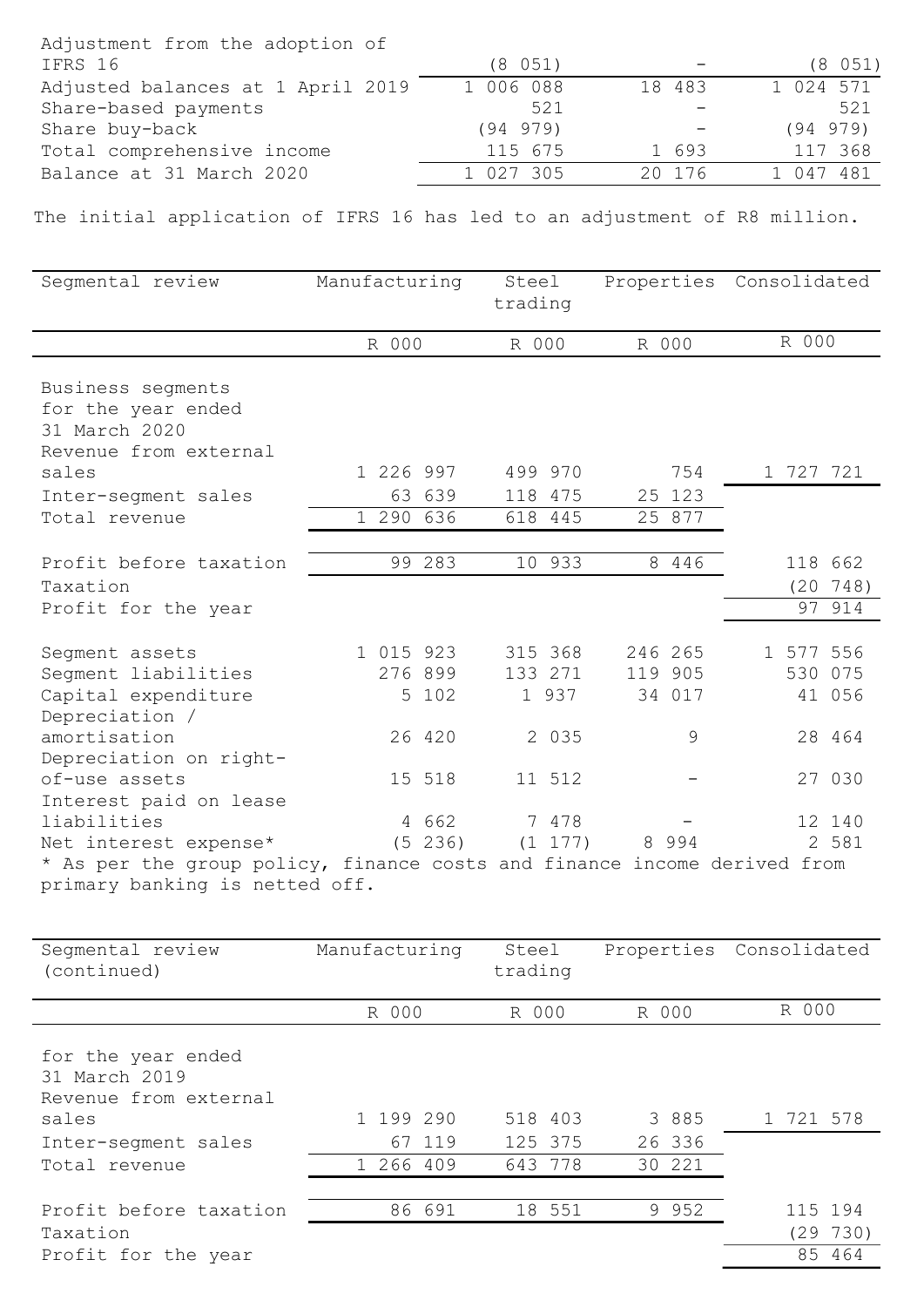| Seqment assets                                                           | 931 038    | 257 104    | 225 598 | 1 413 740 |
|--------------------------------------------------------------------------|------------|------------|---------|-----------|
| Segment liabilities                                                      | 239 091    | 45 259     | 96 768  | 381 118   |
| Capital expenditure                                                      | 9 150      | 16 629     | 18 733  | 44 512    |
| Depreciation /                                                           |            |            |         |           |
| amortisation                                                             | 22 519     | 2 388      | 33      | 24 940    |
| Net interest expense*                                                    | $(4\ 923)$ | $(1\ 739)$ | 11 160  | 4 4 9 8   |
| * As per the group policy, finance costs and finance income derived from |            |            |         |           |
| primary banking is netted off.                                           |            |            |         |           |

| Segmental review<br>(continued)                             | South Africa |                | Rest of the Consolidated<br>world |         |       |           |           |
|-------------------------------------------------------------|--------------|----------------|-----------------------------------|---------|-------|-----------|-----------|
|                                                             |              | R 000<br>R 000 |                                   |         | R 000 |           |           |
| Geographical segments                                       |              |                |                                   |         |       |           |           |
| for the year ended 31 March 2020                            |              |                |                                   |         |       |           |           |
| Revenue from external sales                                 | 1 329 485    |                |                                   | 398 236 |       | 1 727 721 |           |
| Profit before taxation                                      |              | 42 912         |                                   | 75 750  |       |           | 118 662   |
| Taxation                                                    |              |                |                                   |         |       |           | (20 748)  |
| Profit for the year                                         |              |                |                                   |         |       | 97        | 914       |
| Segment assets                                              | 1 192 786    |                |                                   | 384 770 |       | 1 577 556 |           |
| Seqment liabilities                                         |              | 418 506        |                                   | 111 569 |       |           | 530 075   |
| Capital expenditure                                         |              | 20 138         |                                   | 20 918  |       |           | 41 056    |
| Depreciation / amortisation<br>Depreciation on right-of-use |              | 18 865         |                                   | 9 5 9 9 |       |           | 28 464    |
| assets                                                      |              | 18 793         |                                   | 8 2 3 7 |       |           | 27 030    |
| Interest paid on lease liabilities                          |              | 10 781         |                                   | 1 359   |       |           | 12 140    |
| Net interest expense *                                      |              | 3 148          |                                   | (567)   |       |           | 2 581     |
| for the year ended 31 March 2019                            |              |                |                                   |         |       |           |           |
| Revenue from external sales                                 | 1 413 517    |                |                                   | 308 061 |       |           | 1 721 578 |
| Profit before taxation                                      |              | 67 002         |                                   | 48 192  |       |           | 115 194   |
| Taxation                                                    |              |                |                                   |         |       |           | (29730)   |
| Profit for the year                                         |              |                |                                   |         |       |           | 85 464    |
| Segment assets                                              | 1 173 166    |                |                                   | 240 574 |       | 1 413 740 |           |
| Seqment liabilities                                         |              | 315 846        |                                   | 65 272  |       |           | 381 118   |
| Capital expenditure                                         |              | 37 449         |                                   | 7 0 6 3 |       |           | 44 512    |
| Depreciation / amortisation                                 |              | 18 200         |                                   | 6 740   |       |           | 24 940    |
| Net interest expense *                                      |              | 4 782          |                                   | (284)   |       |           | 4 4 9 8   |

Fair value measurement of financial instruments

Assets and liabilities measured at fair value in the statement of financial position are grouped into three levels of a fair value hierarchy.

The three levels are defined based on the observability of significant inputs to the measurement, as follows:

- Level 1: quoted prices (unadjusted) in active markets for identical assets or liabilities;
- Level 2: inputs other than quoted prices included within Level 1 that are observable for the asset or liability, either directly or indirectly; and Level 3: unobservable inputs for the asset or liability.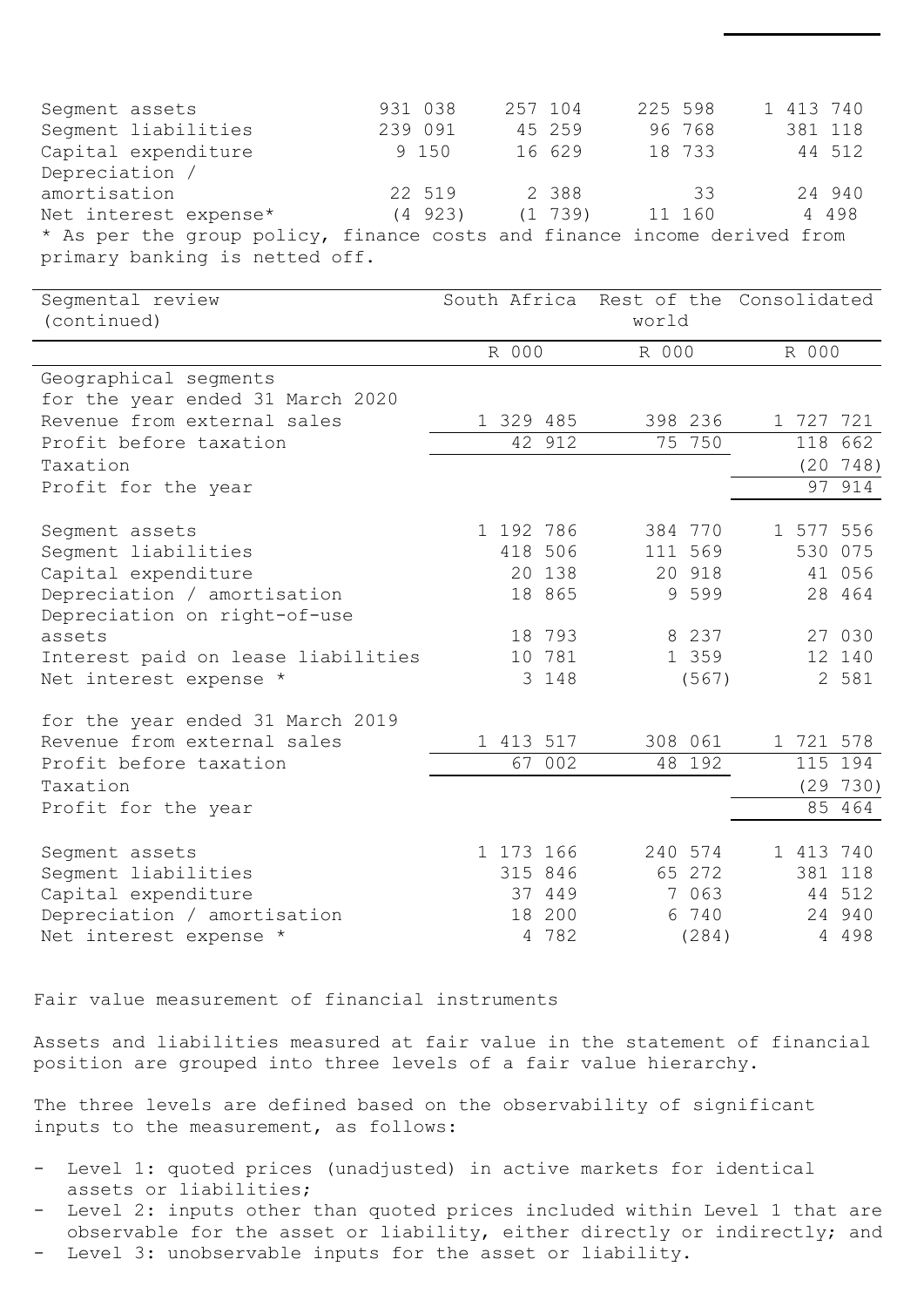The following table sets out the group's assets and liabilities that are measured and recognised at fair value:

| 31 March 2020                           | Level 1 | Level 2 | Level 3 | Total   |
|-----------------------------------------|---------|---------|---------|---------|
|                                         | R 000   | R 000   | R 000   | R 000   |
| Recurring fair value                    |         |         |         |         |
| measurements                            |         |         |         |         |
|                                         |         |         |         |         |
| Financial assets:                       |         |         |         |         |
| BEE minority shareholder                |         |         |         |         |
| loan                                    |         |         | 12 737  | 12 737  |
| Forward exchange contracts              |         | 814     |         | 814     |
| Total recurring financial               |         |         |         |         |
| assets                                  |         | 814     | 12 737  | 13 551  |
|                                         |         |         |         |         |
| Non-financial assets:                   |         |         |         |         |
| Land and buildings                      |         |         | 288 426 | 288 426 |
| Total non-recurring                     |         |         |         |         |
| financial assets                        |         |         | 288 426 | 288 426 |
|                                         |         |         |         |         |
| Recurring fair value                    |         |         |         |         |
| measurements                            |         |         |         |         |
|                                         |         |         |         |         |
| Financial liabilities:                  |         |         |         |         |
| Contingent consideration                |         |         | 35 383  | 35 383  |
| Total recurring financial               |         |         |         |         |
| liabilities                             |         |         | 35 383  | 35 383  |
|                                         |         |         |         |         |
| 31 March 2019                           | Level 1 | Level 2 | Level 3 | Total   |
|                                         |         |         |         |         |
|                                         |         |         |         |         |
|                                         | R 000   | R 000   | R 000   | R 000   |
| Recurring fair value                    |         |         |         |         |
| measurements                            |         |         |         |         |
|                                         |         |         |         |         |
| Financial assets:                       |         |         |         |         |
| BEE minority shareholder                |         |         |         |         |
| loan                                    |         |         | 12 316  | 12 316  |
| Forward exchange contracts              |         | 520     |         | 520     |
| Total recurring financial               |         |         |         |         |
| assets                                  |         | 520     | 12 316  | 12 836  |
|                                         |         |         |         |         |
| Non-financial assets:                   |         |         |         |         |
| Land and buildings                      |         |         | 279 053 | 279 053 |
| Total non-recurring                     |         |         |         |         |
| financial assets                        |         |         | 279 053 | 279 053 |
|                                         |         |         |         |         |
| Non-recurring fair value                |         |         |         |         |
| measurements                            |         |         |         |         |
|                                         |         |         |         |         |
| Land and buildings held for             |         |         |         |         |
| sale                                    |         |         | 10 500  | 10 500  |
| Total non-recurring<br>financial assets |         |         | 10 500  | 10 500  |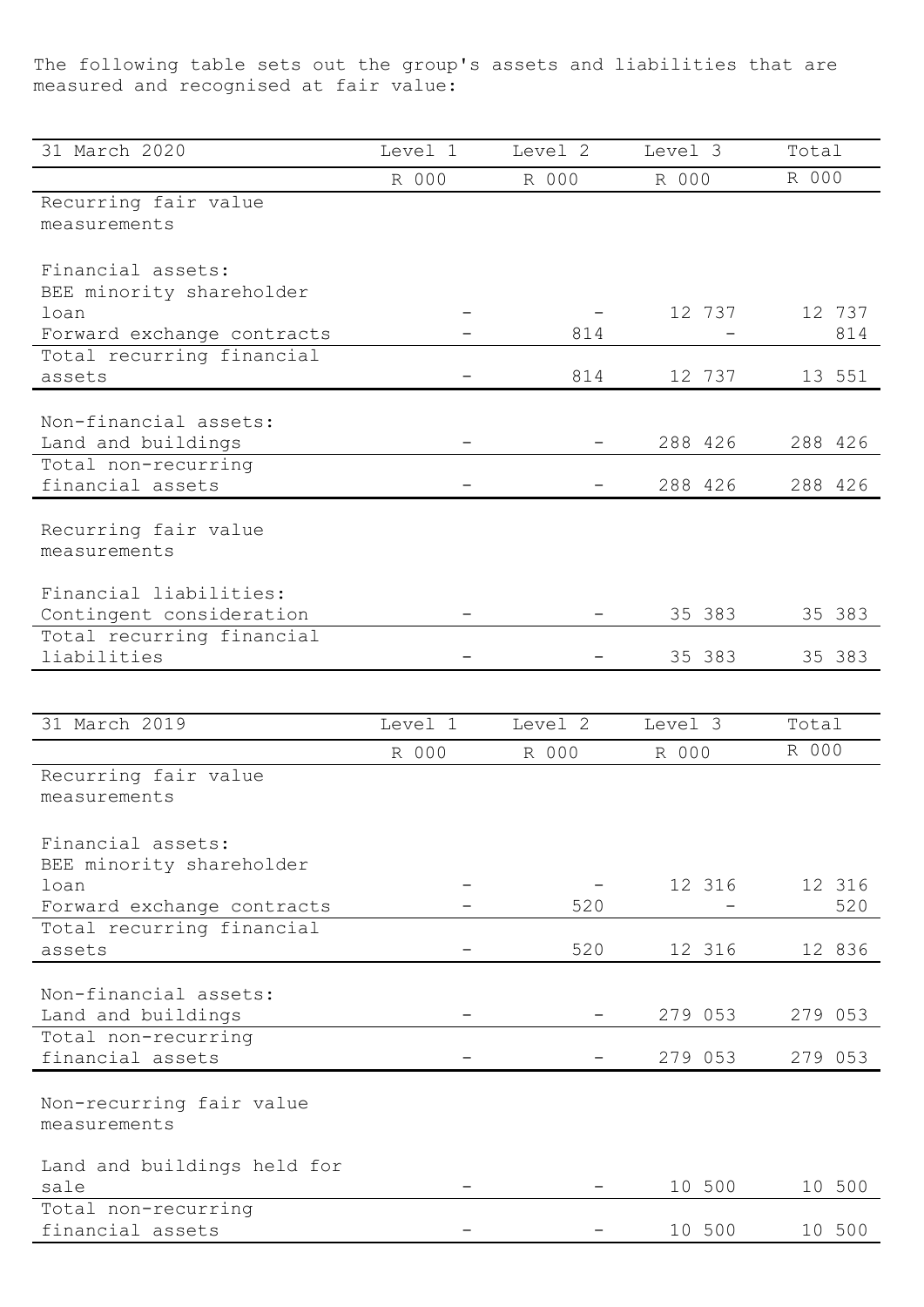Recurring fair value measurements

Financial liabilities:

| Contingent consideration  | $\overline{\phantom{a}}$ | <b>Service</b> | 29832 | 29 832 |
|---------------------------|--------------------------|----------------|-------|--------|
| Total recurring financial |                          |                |       |        |
| liabilities               | $\overline{\phantom{0}}$ | $\sim$         | 29832 | 29 832 |

The group has measured land and buildings at fair value on a non-recurring basis as a result of the reclassification of land and buildings as held for sale.

There have been no transfers between Level 1 and Level 2 recurring fair value measurements during 2019 and 2020.

The group's policy is to recognise transfers into and out of the different fair value hierarchy levels at the date the event or change in circumstances that caused the transfer occurred.

Measurement of fair value of financial and non-financial instruments

The group's finance team performs valuations of financial items for financial reporting purposes, including Level 3 fair values, in consultation with third party valuation specialists for complex valuations. Valuation techniques are selected based on the characteristics of each instrument, with the overall objective of maximising the use of market-based information. The finance team reports directly to the financial director (FD) and to the audit and risk committee. Valuation processes and fair value changes are discussed among the audit and risk committee and the valuation team at least every year, in line with the group's reporting dates. The valuation techniques used for instruments categorised in Level 2 and 3 are described below.

Foreign currency forward contracts (Level 2)

The group's foreign currency forward contracts are not traded in active markets. These have been fair valued using observable forward exchange rates and interest rates corresponding to the maturity of the contract. The effects of non-observable inputs are not significant for foreign currency forward contracts.

# BEE minority shareholder loan (Level 3)

The fair value of the loan was based on unobservable inputs. The fair value has been calculated by discounting the loan at a market related interest rate going forward and with reference to the underlying value of the shares.

The reconciliation of the carrying amounts of financial assets classified within Level 3 is as follows:

|                                                           | 2020<br>R 000 | 2019<br>R 000         |
|-----------------------------------------------------------|---------------|-----------------------|
| Opening balance<br>Adjustment from the adoption of IFRS 9 | 12 316        | 17 051<br>$(5 \t155)$ |
| Recognised in profit or loss<br>Fair value adjustment     | 421           | 420                   |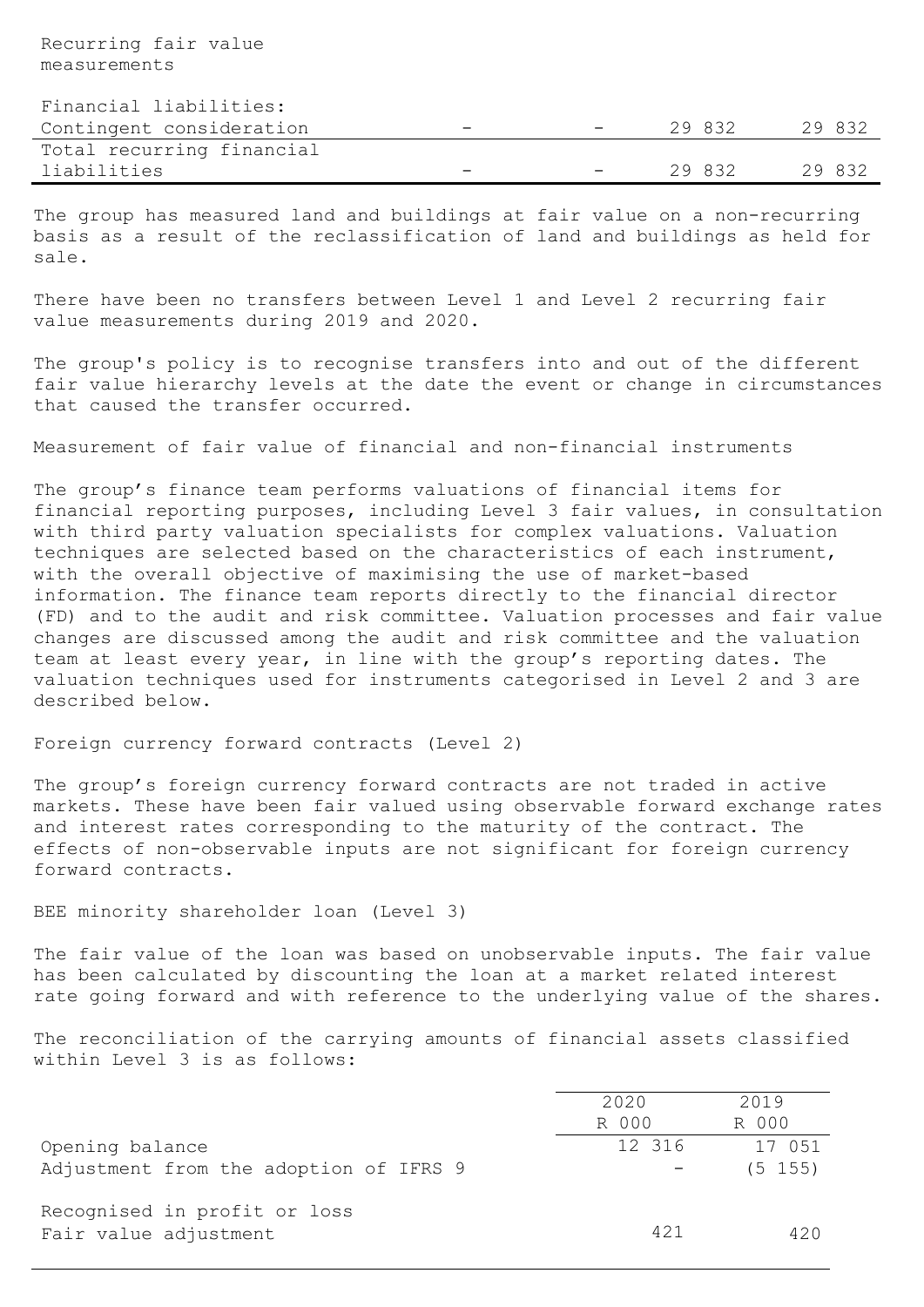| BEE minority shareholder loan | 12 737 | 12 316 |
|-------------------------------|--------|--------|
|-------------------------------|--------|--------|

Contingent consideration (Level 3)

The fair value of the contingent consideration related to the acquisition of Fuel Proof Limited and Roll-Tec Safety Limited based on unobservable inputs. The fair value of the contingent consideration is based on the fair value of probable cash outflow. This reflects management's estimate of a 100% probability that targets will be achieved. The deferred and contingent considerations were discounted using a rate of 0.1% (2019 - 0.75%) with reference from the Bank of England.

The reconciliation of the carrying amounts of financial liabilities classified within Level 3 is as follows:

|                                        | 2020                         | 2019      |
|----------------------------------------|------------------------------|-----------|
|                                        | R 000                        | R 000     |
| Opening balance                        | 29 832                       |           |
| New business combination               | $\qquad \qquad \blacksquare$ | 29 832    |
|                                        |                              |           |
| Recognised in profit or loss           |                              |           |
| Fair value of deferred consideration   | 694                          |           |
| Fair value of contingent consideration | 4 8 5 7                      |           |
| Contingent consideration               | 35 383                       | 832<br>29 |

Land and buildings (Level 3)

The group's land and buildings is estimated based on appraisals performed by the directors. The valuation processes and fair value changes are reviewed by the board of directors and audit and risk committee at each reporting date.

The fair values of the land and buildings is estimated using an income approach which capitalises the estimated rental income stream, net of projected operating costs, using a discount rate derived from market yields and take into account the type of property and the property's location.

The most significant inputs, all of which are unobservable, are the estimated rental value assumptions about vacancy levels and the discount rate. The estimated fair value increases if the estimated rental increases, vacancy levels decline or if discount rates (market yields) decline. Management considers the range of reasonably possible alternative assumptions is greatest for rental values and vacancy levels and that there is also an interrelationship between these inputs. The assumed discount rates applied for the future income streams range between 9.0% and 11.75% (2019 - 9.5% and 10.7%).

The reconciliation of the carrying amounts of non-financial assets classified within Level 3 is as follows:

|                           | 2020    | 2019   |
|---------------------------|---------|--------|
|                           | R 000   | R 000  |
| Opening balance           | 279 053 | 279367 |
| New business combinations | $\sim$  | 1 207  |
| Additions                 | 6799    | 19 260 |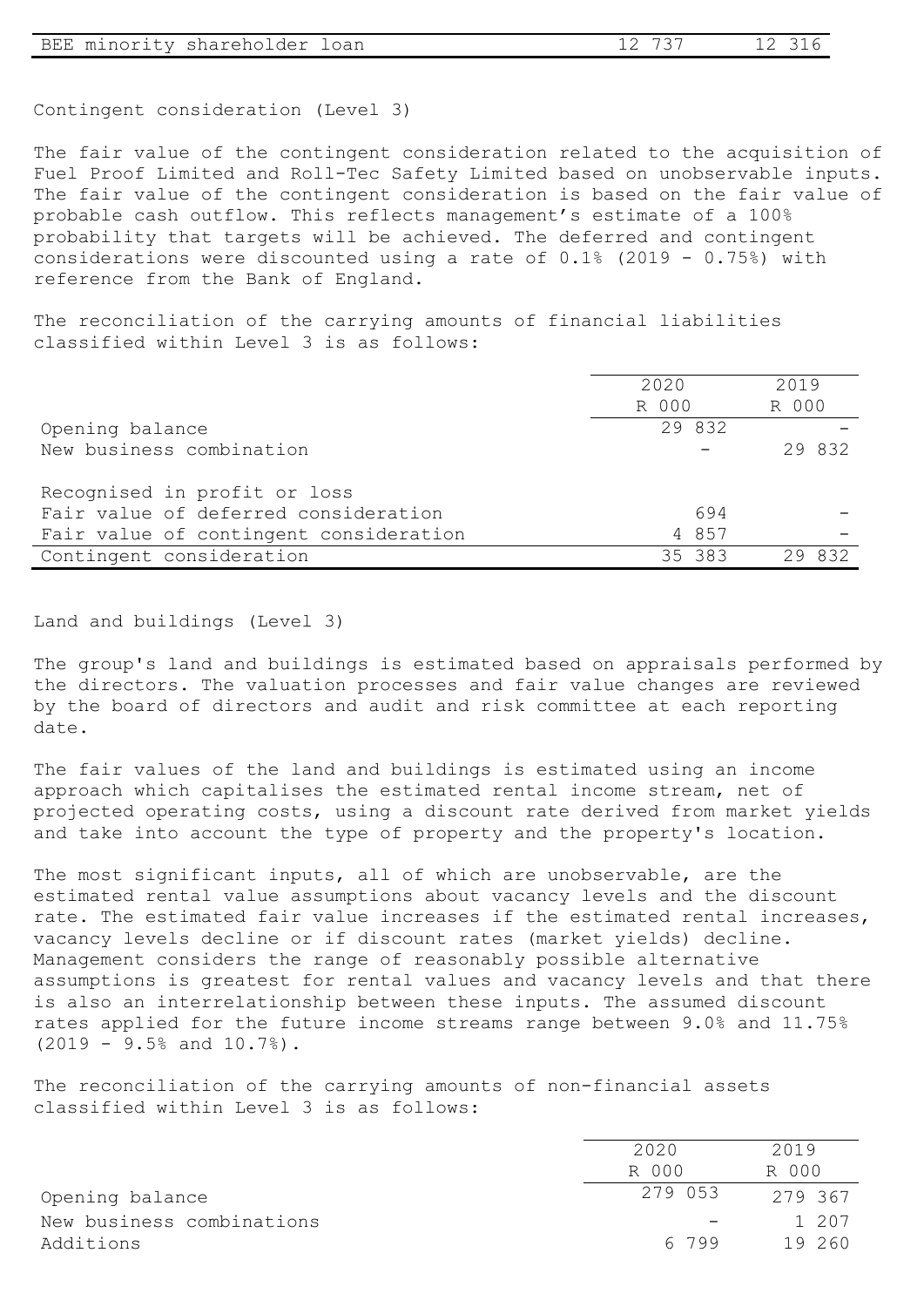| Disposals                                                                                              |            | (8 008)     |
|--------------------------------------------------------------------------------------------------------|------------|-------------|
| Reclassification to non-current assets held for<br>sale                                                |            | (10 500)    |
| Recognised in other comprehensive income<br>Exchange difference on translation of foreign<br>operation | 3 3 1 4    | 2 087       |
| Recognised in profit or loss                                                                           |            |             |
| Impairments                                                                                            |            | (3889)      |
| Depreciation                                                                                           | (740)      | (471)       |
| Land and buildings                                                                                     | 426<br>288 | 279<br>0.53 |

The following table sets out the group's assets that are measured and recognised at fair value:

| 31 March 2020             | Level 1 | Level 2 | Level 3 | Total  |
|---------------------------|---------|---------|---------|--------|
|                           | R 000   | R 000   | R 000   | R 000  |
| Recurring fair value      |         |         |         |        |
| measurements              |         |         |         |        |
|                           |         |         |         |        |
| Financial assets:         |         |         |         |        |
| Employee share incentive  |         |         |         |        |
| scheme loan               |         |         | 12 922  | 12 922 |
| Total recurring financial |         |         |         |        |
| assets                    |         |         | 12 922  | 12 922 |

Employee share incentive scheme loan (Level 3)

The fair value of the loan is linked to the market price of shares in Argent Industrial Limited. The fair value of the employee share incentive scheme loan has been fair valued based on observable market share prices of Argent Industrial Limited.

The reconciliation of the carrying amounts of financial assets classified within Level 3 is as follows:

|                                      | 2020    | 2019      |
|--------------------------------------|---------|-----------|
|                                      | R 000   | R 000     |
| Opening balance                      | 20 425  | 14 478    |
|                                      |         |           |
| Recognised in profit or loss         |         |           |
| Loan repaid - dividends              |         | (375)     |
| Share options exercised              | (4853)  |           |
| Fair value adjustment                | (2 650) | 6 322     |
| Employee share incentive scheme loan | 12 922  | 425<br>20 |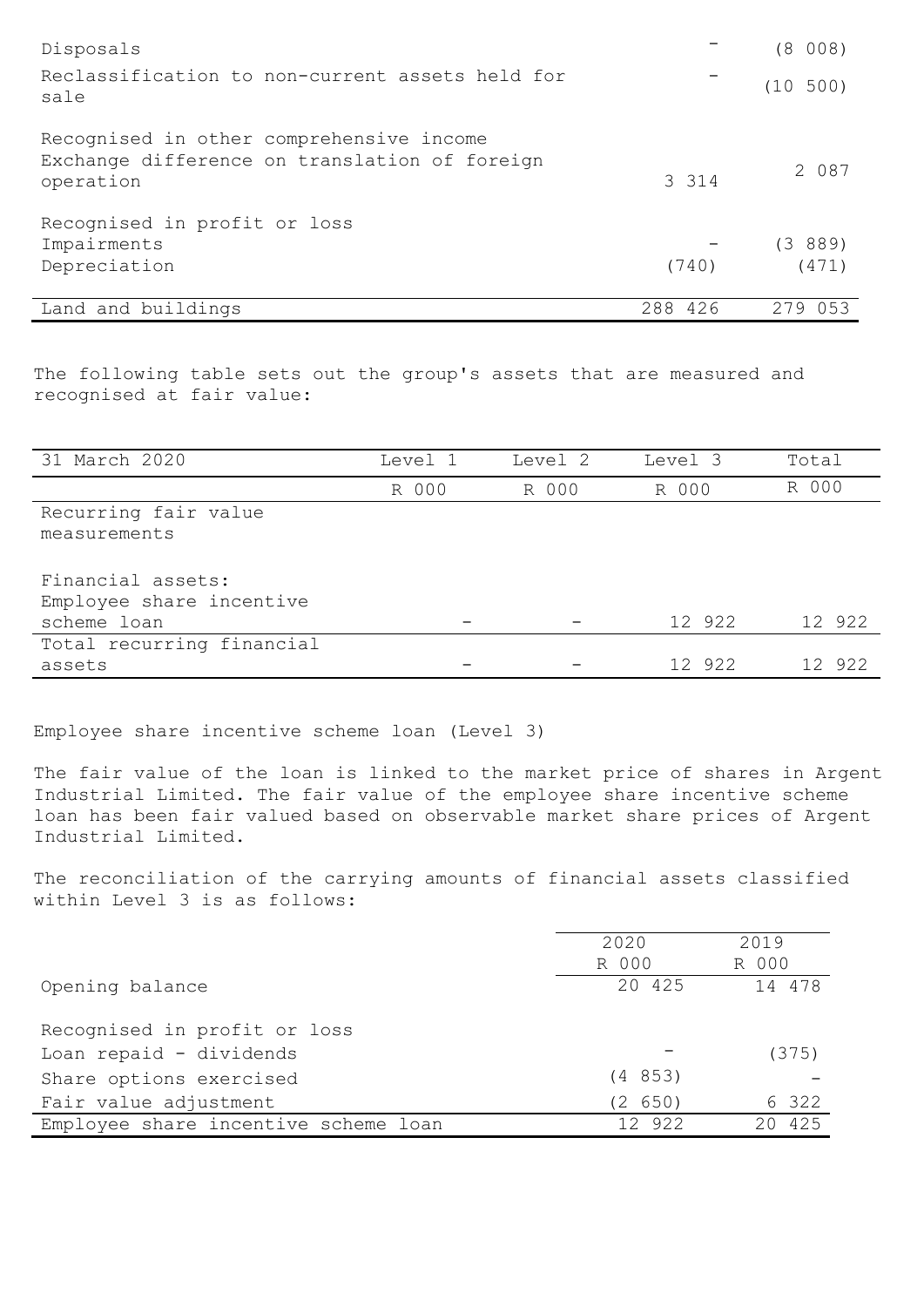## Financial overview

Argent Industrial is a South African group with both local and international manufacturing and commodity trading interests. The group has interests in South Africa, the United Kingdom, and the United States of America.

#### Results

The group achieved its objectives for the 2020 financial year due to its investments in stable, developed international markets and, via the repurchase of its own shares.

Argent will continue to disinvest out of its South African companies where it believes that the funds would be better invested offshore, buy back its own shares, and/or return the excess funds to its shareholders.

The consolidated results after taxation attributable to owners amounted to R96.2 million, which is after accounting for a R2.3 million IFRS 16 expense, loss on sale of assets of R2.5 million, retrenchment costs of R1.2 million, and R2.1 million closure costs of Gammid Johannesburg. In addition, the arrival of COVID-19 closed the South African companies three days before year end.

Headline earnings per share amounted to 133.4 cents based on weighted average shares in issue over the financial year of 73.589 million. The actual shares in issue as at 31 March 2020, was 61.370 million (excluding treasury shares) which will give us a headline earnings of 160 cents.

During this financial year, the group sold Excalibur Vehicle Accessories for an amount of R1.4 million and its property in Sebenza (127 – 131 Terrace Road) for R10.5 million. Gammid Johannesburg was closed resulting in a stock loss of R1.3 million. This loss is attributable to the write down of customer specific extrusions which was sold at a scrap value. In addition, the group has a vacant industrial property for sale in Klerksdorp (15 Vulcan Street).

In line with Argents share repurchase strategy, 17.5 million shares were cancelled at a cost of R99.8 million, equating to an average price of R5.72 per share.

### Prospects

On 1 June 2020, the group acquired Partington Engineering Limited (Partington) for an amount of GBP3.1 million.

Partington is a major supplier of bespoke trolleys to both the traditional and e-commerce retail industries in the United Kingdom. The acquisition brings our number of offshore entities to five. The current offshore businesses made up 64 percent of the group's pre-taxation profit for the year ending March 2020.

All conditions relating to the balance of the purchase consideration for the Fuel Proof Limited and Roll-Tec Safety Limited acquisition have been met. The performance target over the 24-month period from effective date was an average profit before taxation of GBP1.25 million. The average achieved is GBP1.56 million.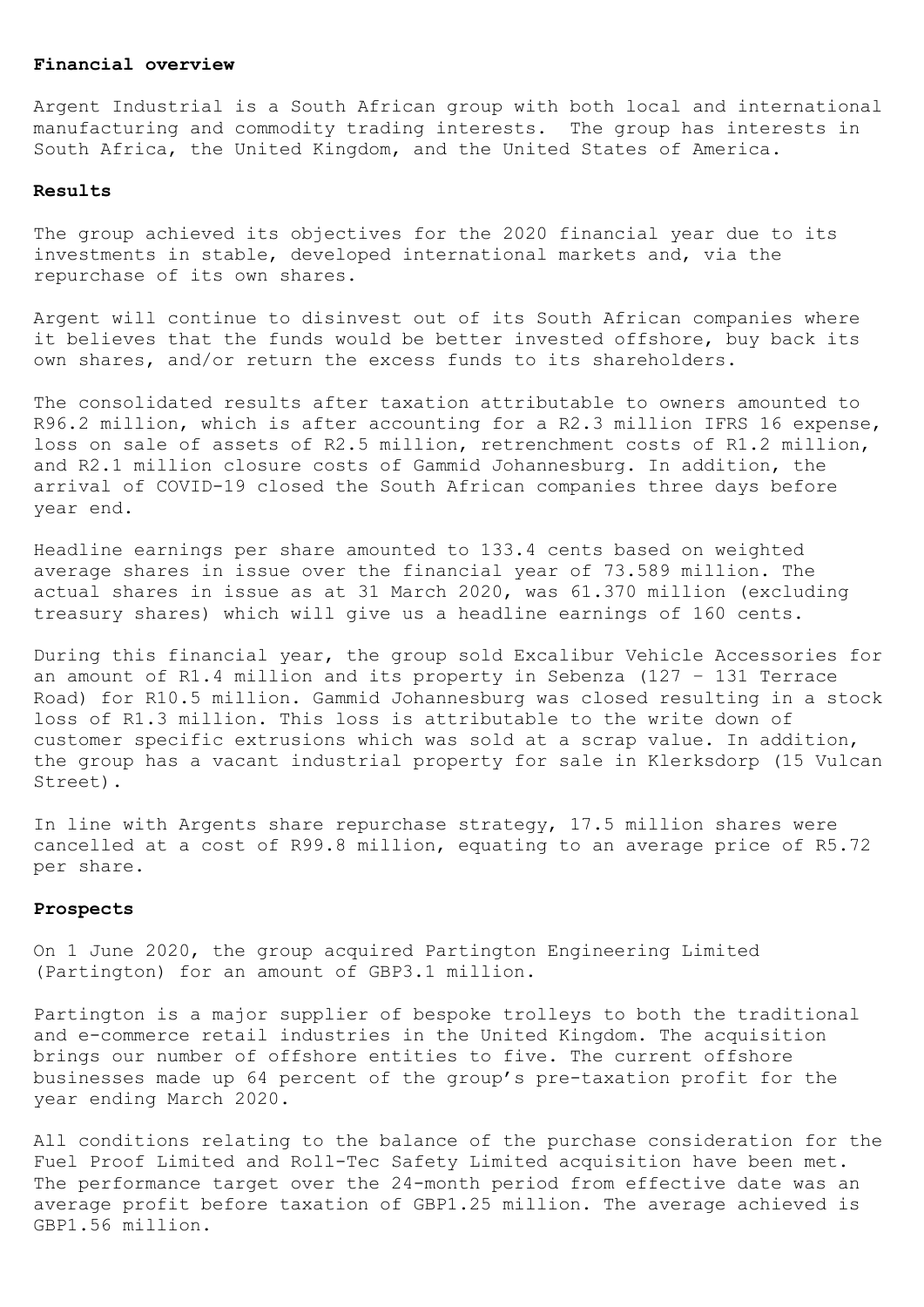The effect of COVID-19 has resulted in the group making a consolidated preretrenchment loss of R19 million before taxation for the months of April and May. The vast majority of this relates to our South African companies who are subject to the realities of a Monopoly Government. The ongoing cost of this crisis is difficult to estimate however all our operations worldwide are fully operational.

COVID-19 has drastically changed the way we do business and as a result of this and in keeping ourselves aligned with the South African economy, our local companies have and are in the process of retrenching 212 people at a cost of R5.4 million.

COVID-19 aside, we are confident that our South African manufacturing brand companies, trading companies and niche operating companies are appropriately positioned with the correct operational focus. We are monitoring the return on capital on both Allan Maskew and Toolroom Services and will adjust our current strategy, if required.

We are totally satisfied with our overseas operations and will continue to develop them.

#### Dividend

No dividends were declared by the Board of Directors for the year ended 31 March 2020. Excess funds will be utilised for the share buy-back programme.

## Basis of preparation

The abridged audited consolidated financial statements have been prepared in accordance with International Financial Reporting Standards (IFRS), the presentation and disclosure requirements of IAS 34 - Interim Financial Reporting, the SAICA Financial Reporting Guides as issued by the Accounting Practices Committee, the Financial Reporting Pronouncements as issued by the Financial Reporting Standards Council and in compliance with the Companies Act of South Africa (No. 71 of 2008) and the Listing Requirements of the JSE Limited.

The results have been prepared in terms of IFRS on the historical cost basis, except for the revaluation of land and buildings and certain financial instruments which are carried at either fair value or amortised cost. The abridged audited consolidated financial statements have been prepared under the supervision of the Financial Director, Ms SJ Cox CA (SA).

The accounting policies are consistent with those of the previous annual financial statements, except for the adoption of IFRS 16 Leases, which was effective from 1 April 2019. Further information is available in the annual report.

The adoption of improved, revised, or new standards and interpretations, besides IFRS 16 Leases, did not have any significant impact on the financial statements.

## Events after the reporting period

The group has purchased the entire issued share capital of Partington Engineering Limited, through Argent Industrial UK Limited, a 100% held subsidiary of Argent.

The initial purchase consideration of GBP2 500 000 was settled in cash in the buyer's solicitor's account on 16 June 2020. Two additional purchase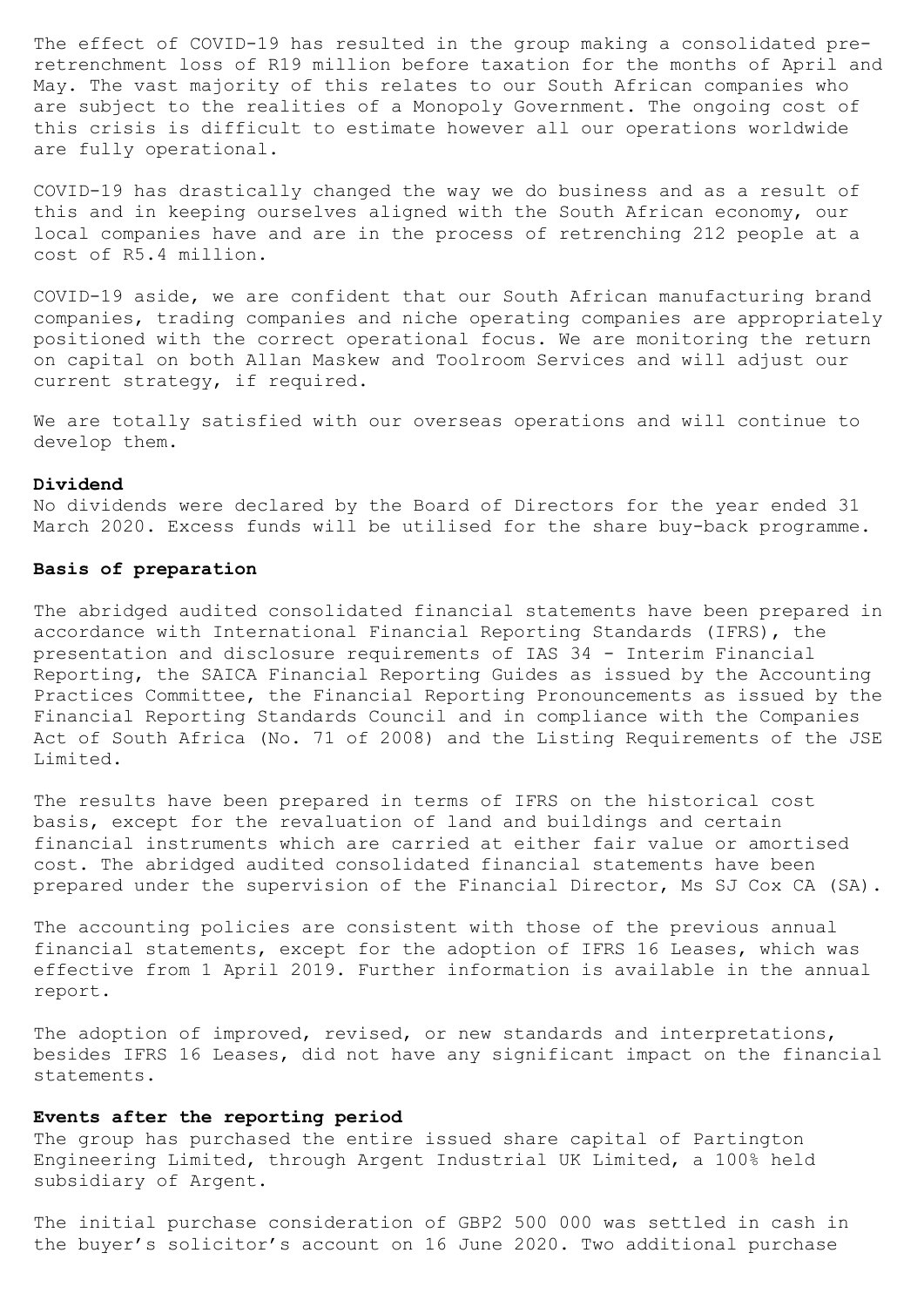considerations of GBP300 000 each will be settled in cash on 29 January 2021 and 28 January 2022, respectively, if sales to its major customer have grown cumulatively by 15% for each 12-month period. The first period is 1 January 2020 to 31 December 2020 and the second period is 1 January 2021 to 31 December 2021.

A claw back payment of GBP150 000 is payable from the Sellers if sales to its major customer have decreased by 15% for each 12-month period mentioned above when compared to the actual for the 12-month period ended December 2019.

The companies' expected after taxation earnings are GBP554 850 per year.

On 15 March 2020, a national state of disaster was declared in South Africa due to the COVID-19 pandemic and subsequently on 23 March 2020, all South African citizens and businesses were to adhere to a nationwide lockdown for 21 days, effective from midnight on 26 March 2020 to midnight on 16 April 2020. This was then extended for a further 14 days to 30 April 2020. On 1 May 2020, certain restrictions on economic activities were lifted.

The effect of COVID-19 has resulted in the group making a loss of R19 million before taxation for April and May 2020, mainly due to the South African companies. The ongoing cost of the pandemic is difficult to estimate, however all our operations worldwide are fully operational.

#### Going concern

Shareholders are advised that the audited results for the year ended 31 March 2020 have been prepared on the going concern concept. This basis presumes that funds will be available to finance future operations and that the realisation of assets and settlement of liabilities, contingent obligations and commitments will occur in the ordinary course of business.

#### Changes to the board

During the reporting period there were no changes to the board of directors.

## Annual Report and Notice of Annual General Meeting

The annual report including full audited consolidated financial statements for the financial year ended 31 March 2020, has been distributed to shareholders today("the Annual Report"). The annual report is available on the company's website, www.argent.co.za/info/annual reports.

Notice is hereby given that Argent's Annual General Meeting (AGM) of shareholders will be held in the company's boardroom at First floor, Ridge 63, 8 Sinembe Crescent, La Lucia Ridge Office Estate, Umhlanga, on Friday, 4 September 2020 at 10:00 to transact the business as stated in the notice of AGM circulated together with the annual report. The date on which shareholders must be recorded as such in the share register to be eligible to vote at the AGM is Friday, 28 August 2020, with the last day to trade being Tuesday,25 August 2020.

## Audit opinion

The auditors, BDO South Africa Inc.(Mrs G Bass as designated auditor),have audited the group`s financial statements for the year ended 31 March 2020 and their unqualified audit report is available for inspection at the company`s registered office.

These abridged results are extracted from audited information but are not in itself audited. The directors therefore take full responsibility for the